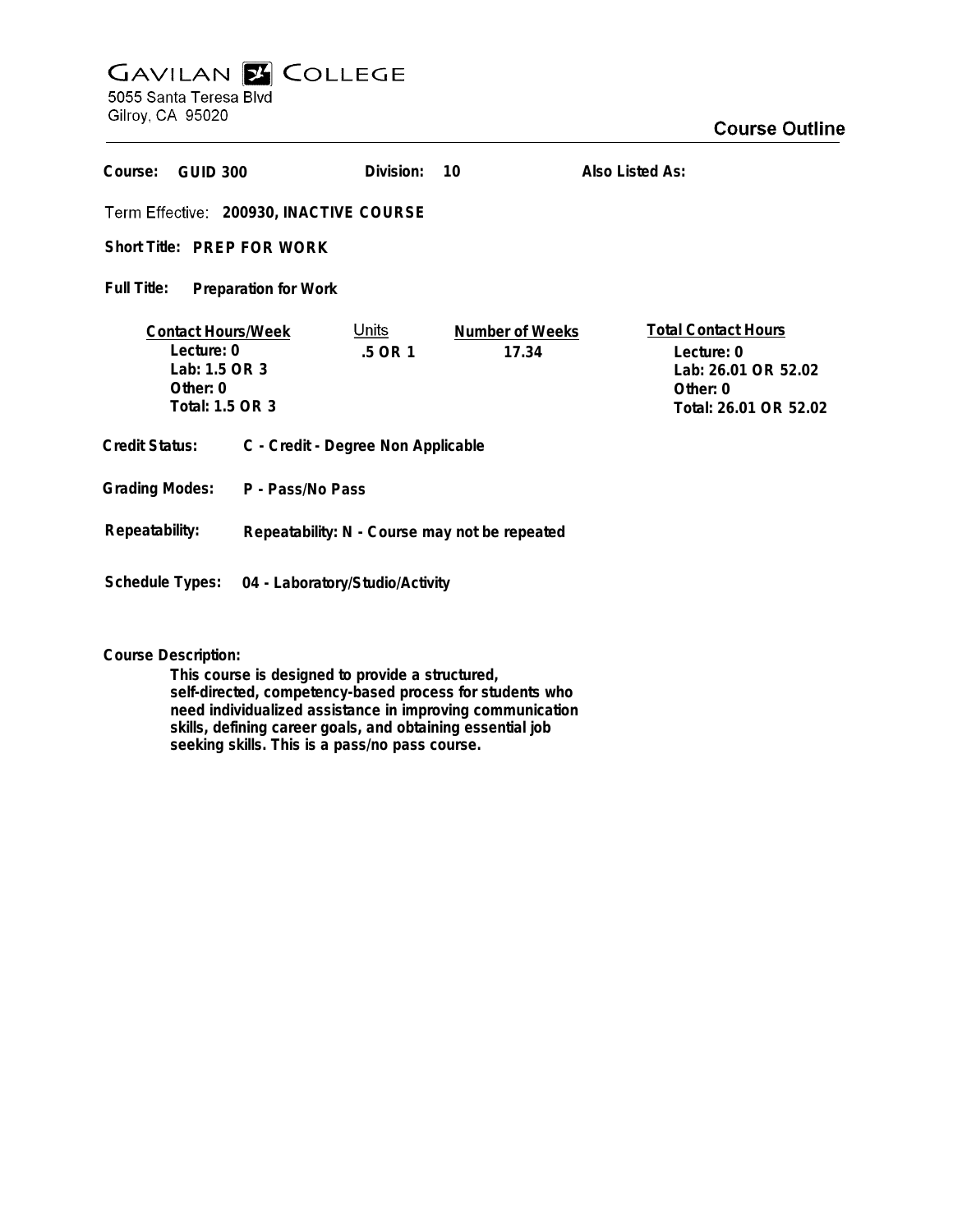**ARTICULATION and CERTIFICATE INFORMATION Associate Degree: CSU GE: IGETC: CSU TRANSFER: Not Transferable UC TRANSFER: Not Transferable**

### **PREREQUISITES:**

## **COREQUISITES:**

#### **STUDENT LEARNING OUTCOMES:**

**1. The overall goal of this course is to provide a structured, self-directed, competency-based process for students who need individualized assistance in improving communication skills, defining career goals, and obtaining essential job seeking skills.**

#### **TOPICS AND SCOPE:**

**Inactive Course: 12/08/2008**

**Competencies are organized in the following manner: ^uModule One--Communication in the Workplace^s This module is designed to help the student develop and practice communication skills (oral and written) used in the workplace. Lessons will include: - Improving the quality of communication (diagnostic testing - pretest/posttest). Emphasis in the areas of spelling, grammar, punctuation skills, sentence and paragraph structure.**

**- Communication in the workplace, gathering and using information in the workplace.**

- **Using problem-soling strategies.**
- **Starting a new job.**
- **Communicating with co-workers.**
- **Participating in groups.**
- **Following and giving directions.**
- **Presenting your point of view.**

**- Communicating with clients, customers, and supervisors.**

**Students can expect to listen, speak, read, and write in each lesson.**

**^uModule Two -- Career Exploration^s This module is designed to help the student explore career alternatives. Lessons will include:**

**- Understanding yourself.**

**- Defining your "ideal" job (written job description and oral presentation).**

- **Goal setting techniques.**
- **Utilizing Career Center (Eureka, Discover).**
- **Job shadowing.**
- **Informational interview.**
- **COPS testing.**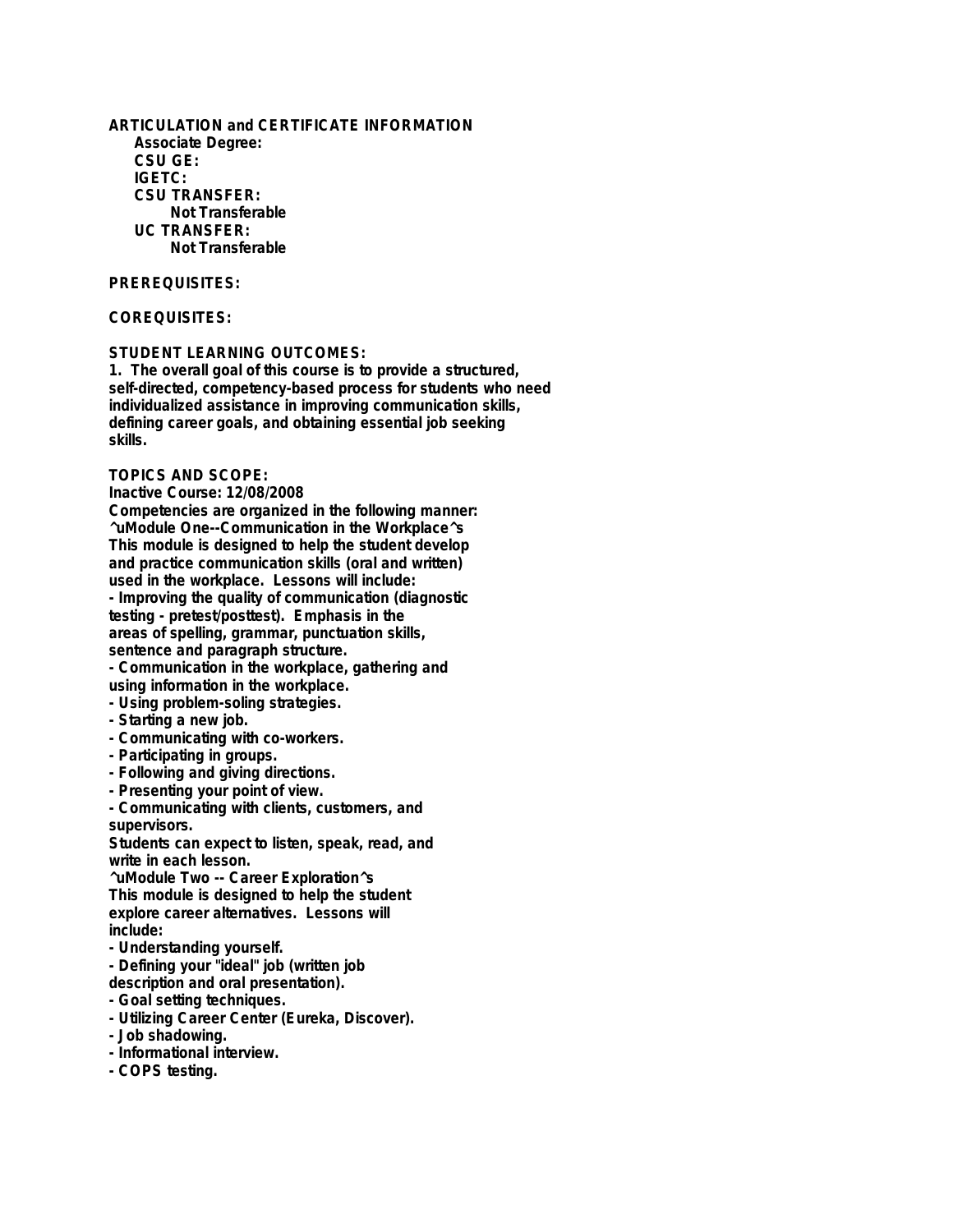**^uModule Three - Job Seeking Skills^s This module is designed to help the student develop and practice job finding skills. Lessons will include:**

- **Job search vocabulary.**
- **Utilizing newspapers and want ads.**
- **Identify sources of job leads.**
- **Contacting employers (written).**
- **Telephone techniques.**
- **Find the "hidden" job openings.**

**- Identify and develop strategies to overcome**

**barriers to employment.**

**- Develop a job search plan.**

**^uModule Four -- Interviewing Skills^s This module is designed to help the student develop and practice effective interview techniques. Lessons will include:**

**- Learn results oriented interview techniques.**

**- Improve your answers to problems interview questions.**

- **Learn legal and illegal interview questions.**
- **Role play interviews.**
- **Video-tape "mock" interview.**

**- Writing business letters (letter of request for information, thank you, etc.)**

**^uModule Five -- Resume Writing^s**

**This module is designed to teach the student**

**how to prepare a resume. Lessons will include:**

- **Autobiography written and oral.**
- **Completing a Personal Data Sheet.**
- **Develop a powerful skills language.**

**- Techniques for providing a superior resume.**

**This is a variable unit, individualized course.**

**Units earned are at the ratio of one unit for 54 hours of lab work.**

**Students can expect to listen, speak, read, and write in each lesson. COURSE OBJECTIVES:**

**At the conclusion of this course the student will be able to understand the use the following:**

- **1. Improve oral and written communication skills.**
- **2. Identify concrete job goals.**
- **3. Determine personal work readiness.**
- **4. Develop a list of employer prospects.**
- **5. Develop a personal resume and employer contact letters.**
- **6. Contact employers by telephone and/or personally and make**

**job inquiries.**

- **7. Complete and submit several different job applications.**
- **8. Participate in simulated and real life job interviews.**
- **9. Develop a job search plan.**

**REPRESENTATIVE TEXTBOOKS: Lab materials provided by program.**

**SUPPLEMENTAL DATA:**